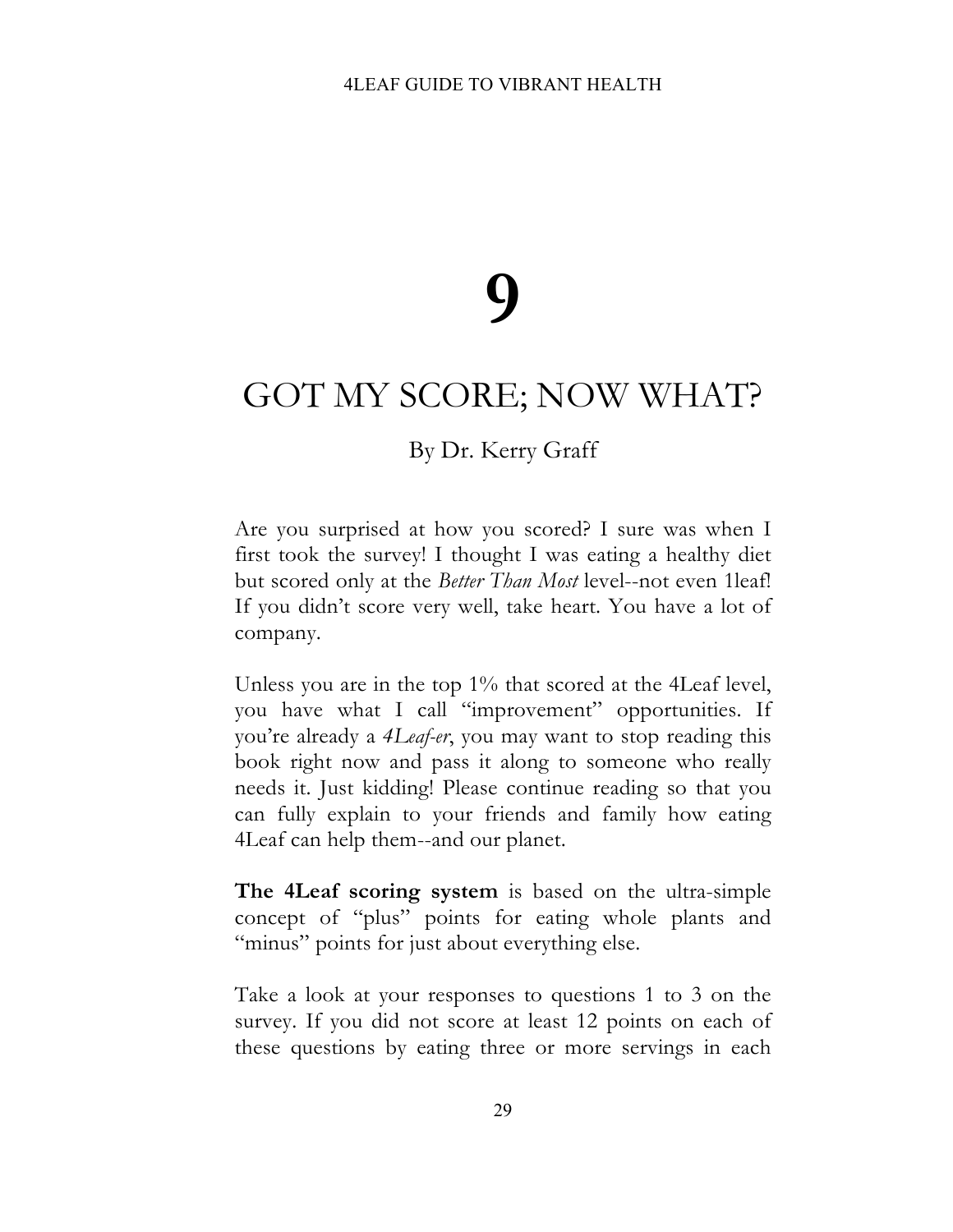category, you will improve your health by increasing these types of foods in your diet. You will not only get more of the nutrients that help your body function, you will also naturally eat less of the foods that contribute to chronic disease.

Now take a look at your responses on questions 5 through 12. Where did you lose points? Cut back on, or better yet, eliminate those animal-based or highly processed foods (the oil, cream, milk, yogurt, cheese, eggs, meat, white flour and fish). Don't worry; you'll still be getting plenty of protein and calcium. More on that later.

**Take breakfast for example**. Let's say you usually eat an egg, ham and cheese sandwich on an English muffin. You just lost points for dairy, meat, egg and white flour. You didn't even get one positive point because 0% of the calories from your breakfast came from whole plant foods.

What if you ate oatmeal with fruit and a little almond milk instead? Over 90% of your calories would come from whole plant foods. (The almond milk isn't a whole plant, but it is plant-based and you won't use that much.)

**Now think about lunch and dinner.** What happens when you swap out your tuna fish on white bread and potato chips for a bowl of vegetable soup with beans or rice? Get the picture? When you swap out negative points for positive ones, you improve your score (and your health) fast!

**What about that omega-3 question?** Okay, I admit that it is sort of a trick question. If your answer was anything other than "Yes," you're probably thinking you need to consume a little fish or fish oil in order to get enough of this nutrient. You don't.